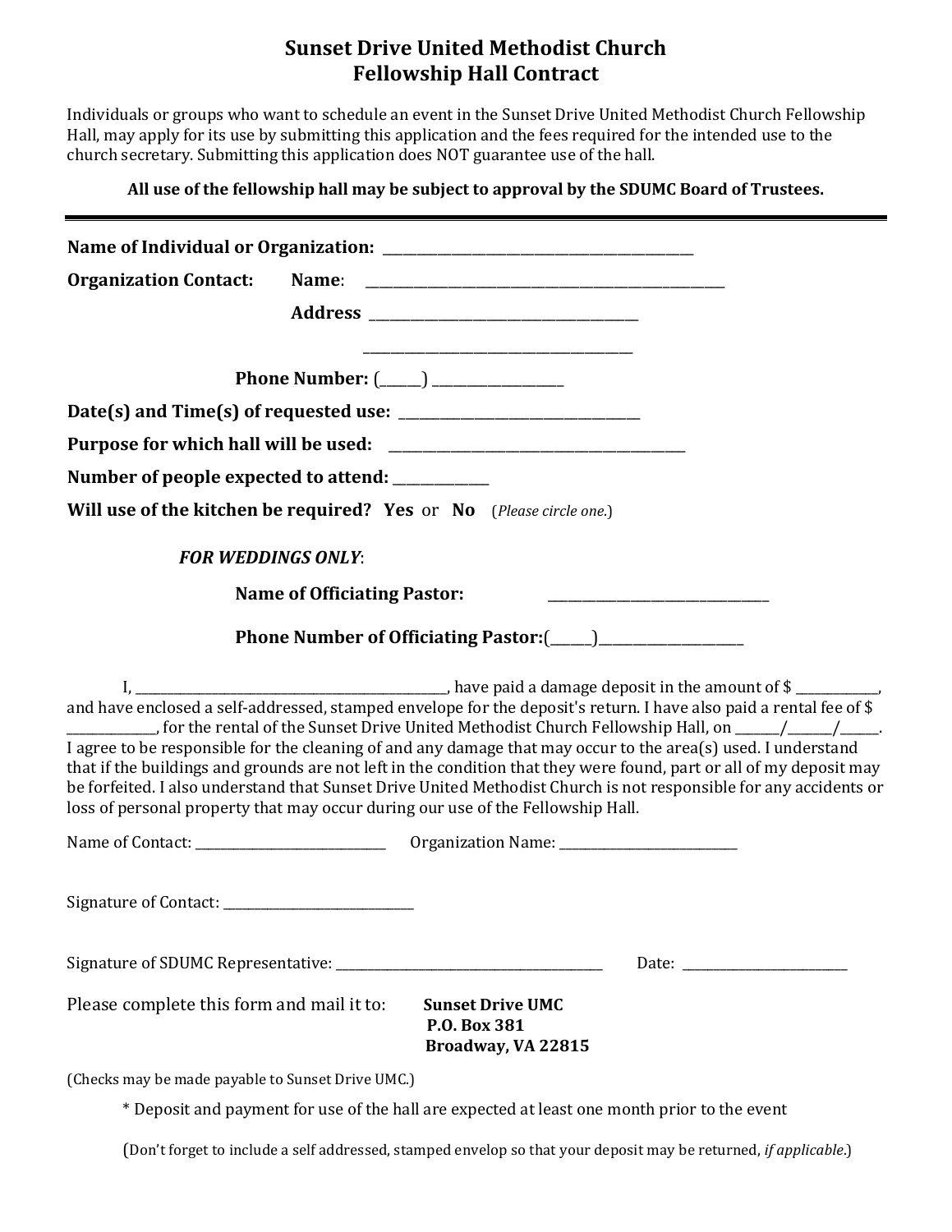# **Fees for Fellowship Hall Use**

#### **Sunset Drive Member fee:**

**Non-Profit:** No charge for the use of the hall, - \$ 100.00 deposit (to be paid upon reservation confirmation; \$100 deposit returned after event if facility adequately cleaned). If desired, this deposit can be made as a donation to building repair fund.

**Personal Profit Events:** (e.g., Candle parties, Tupperware parties, etc.) \$350.00, **plus** a \$ 200.00 deposit (total of \$550 to be paid upon reservation confirmation; \$200 deposit returned after event if facility adequately cleaned)

#### **Non-Member Fee:**

**ALL Events:** \$350.00 deposit, **plus** \$ 200.00 deposit (total of \$550 to be paid upon reservation confirmation; \$200 deposit returned after event if facility adequately cleaned)

### *\*\*PLEASE NOTE:\*\**

**Only you can ensure the return of your deposit**. Deposits are required to ensure that all cleaning and/or repair cost that may occur, are paid for. We will make a full or partial deduction from the deposit if there are any damaged items, or if the building and floors are not cleaned.

# **ALL USE OF THE FELLOWSHIP HALL MAY BE SUBJECT TO APPROVAL , BY SDUMC BOARD OF TRUSTEES**

### **Fellowship Hall Contact information:**

**Contact:** 

- **Trustee Representative Sandy Cupp: 896-7882 or**
- **Sunset Drive Church Office: 540-896-3970**

### **Rules for Kitchen Use**

- 1. Sweep floors and wet mop all spills, sticky spots, and tracks on floors.
- 2. Do not leave anything on counters, including sugar packets, cups, etc.
- 3. Put dirty towels and other dirty linens red basket Laundry will be picked up on Mondays.
- 4. Empty and clean all coffee pots used and return them to where you found them.
- 5. Empty all trash cans and replace with clean trash bags. Place closed trash bags in the green trash container outside the kitchen door.
- 6. Clean the stove properly after use.
- 7. Gas range and dishwasher may ONLY be used if a trained member of the church is present throughout the entire function.
- 8. Please leave all SDUMC containers in the kitchen. DO NOT REMOVE! If you think you will have leftovers, please bring your own containers.
- 9. Label food containers with the date that the item was put in the refrigerator and/or freezer. (Limit six weeks- SDUMC Members ONLY!)
- 10. If you notice that supplies are running low, please leave a list of items needed on the counter, or call Trustee Representative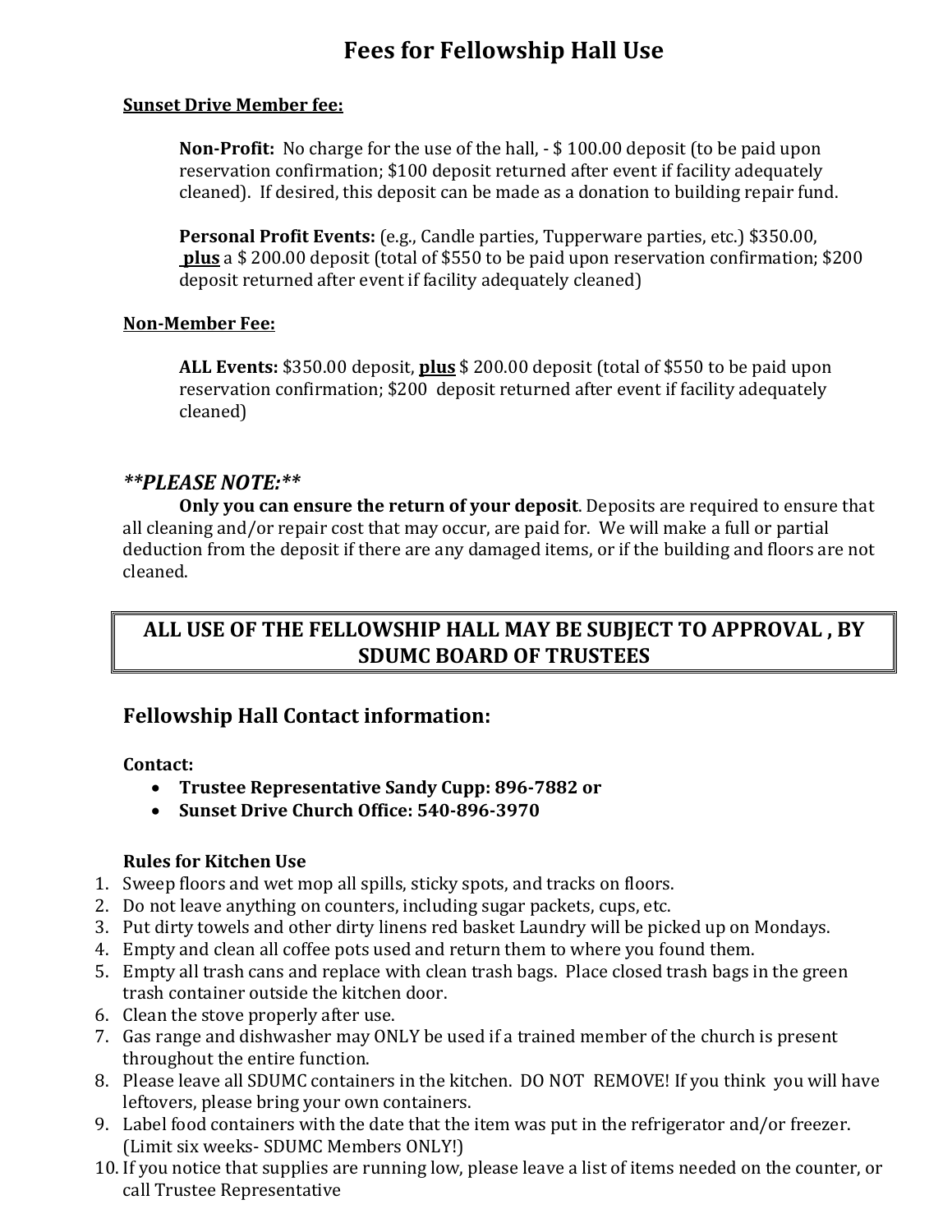### **Fellowship Hall Rules**

- 1. The building should be left in the condition it was found. If damage should occur to the facilities, other than can be expected from normal use, the individual or group responsible for the damage will be expected to pay for damage.
- 2. We inventory items to ensure everything is in good working order and available for your event. Please report any damaged or broken items to Janet Wager, Trustee Representative at 540- 421-3593, so items may be replaced.
- 3. Please keep all windows and doors closed unless the heat pump or air conditioner is not in use. Please do not prop open the doors as this will let in flies.
- 4. Do not use tape on the floor unless you plan scrub away the sticky residue left behind.
- 5. No smoking is allowed.
- 6. No alcohol is allowed.
- 7. No rough housing or ball playing of any kind is allowed.

### **8. You may use the following:**

- 1. Coffee Makers and insulated servers.
- 2. Punch Bowl
- 3. Dishes, tableware, cookware, pitches, etc.
- 4. Dishtowels (Please placed used towels in red basket for laundry pick up)

## **9. BEFORE YOU LEAVE**

- 1. Put everything away as it was found.
- 2. Wash all dishes, clean countertops, stove, tables, and chairs.
- 3. Sweep the floors. (Brooms and mops are in the supply room of the kitchen.)
- 4. Wet mop all spills and tracks in the kitchen and auditorium.
- 5. Empty ALL trash and place it (bagged) in the green trash container outside the kitchen door. Put new trash bags in the trash cans.
- 6. If decorations were put up, be sure to remove ALL pieces of tape, streamer, etc. If you use a ladder to put up the decorations, be sure to remember that you will need a ladder to take them down.
- 7. If the electric oven is used, clean any spills on the inside and on the stovetop.
- 8. Make sure you remove all of your food from the refrigerator. Please bring containers with you if you think you might have leftovers.
- 9. Please make sure that any trash left outside in the parking lot, or elsewhere on the grounds has also been picked up and thrown away.
- 10. Turn off all lights in the Fellowship Hall. (Be sure that the side switches click.)
- 11. PLEASE DO NOT REMOVE ANY ITEMS FROM THE BUILDING !!!

*We ask that you make sure that all of the above items are taken care of before you leave the building.*

# *PLEASE NOTE: Only you can ensure the return of your deposit.*

*We will make a full or partial deduction from the deposit if there are any damaged items, or if the building and floors are not clean.*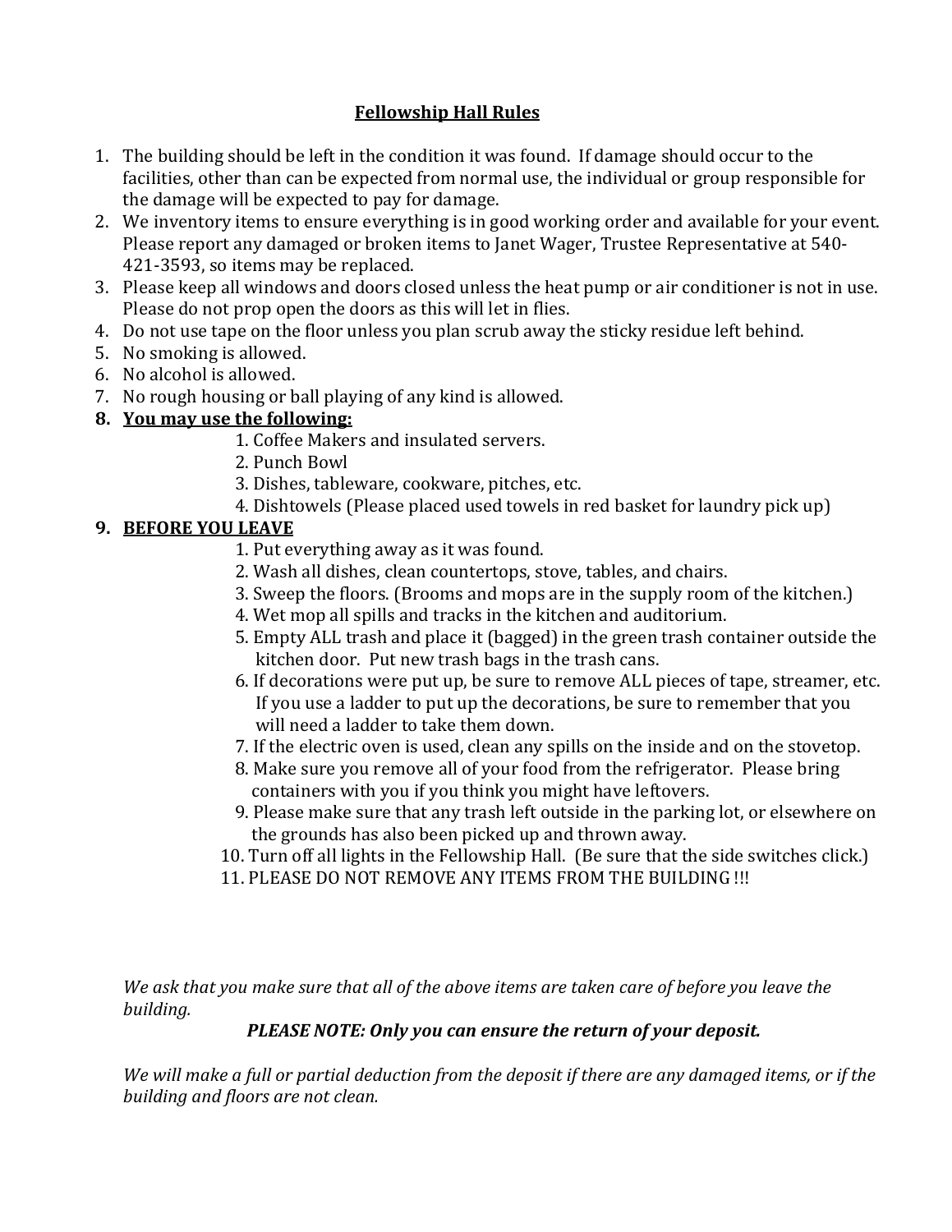# **Contract for Use of Fellowship Hall**

A great deal of effort and pride has gone into providing this new fellowship hall and kitchen for our church and community to use. Because God has blessed us with this hall, we have dedicated it to Him and consider it a consecrated tool for His service. By contracting with us to use this facility, we are simply asking you to give it the care that it deserves. Your commitment to treat our building and its equipment with care will allow us to continue to share its usefulness with others. We are asking you, as we ask our own members, to care for our building with the gentle considerations you would use in your own home.

To assist you in understanding what we expect of ourselves and those who use this facility, the following guidelines have been developed. Please read them and contact us if you have any questions concerning these guidelines. Your signature to this contract is considered your word of agreement to work within these guidelines.

We have provided in the kitchen appropriate equipment for normal cooking needs and food preparations. You may find specialized cooking equipment will need to be brought in for specific uses. We do regular inventory of our items to ensure that they are in good working order and available for your event. If you find that something is broken or if during your usage something becomes broken, please notify us so that we can see to its repair or replacement before future events.

#### **YOU MAY USE:**

- 1. Dishes, tableware, cookware, pitchers, etc.
- 2. Cookware and food preparation equipment.
- 3. Coffee makers and insulated servers
- 4. Salt/pepper shakers, sugar bowls, etc.
- 5. Punch bowl
- 6. Ice-maker
- 7. Refrigerators and freezer
- 8. Electric range/oven
- 9. Microwave
- 10. Dishtowels (*please leave used towels in the red basket for laundry pickup.*)

#### **YOU MAY NOT USE:**

- 1. Our paper products (cups, plates, utensils, napkins)
- 2. Gas stove\*
- 3. Dishwasher\*

*(\*these are pieces of commercial equipment and require some familiarity with their usage. One of our trained members needs to be present for their use.)*

- 4. Please do not remove any item from the facility.
- 5. Alcohol is not permitted on the premises.
- 6. Smoking is not permitted inside the facility.